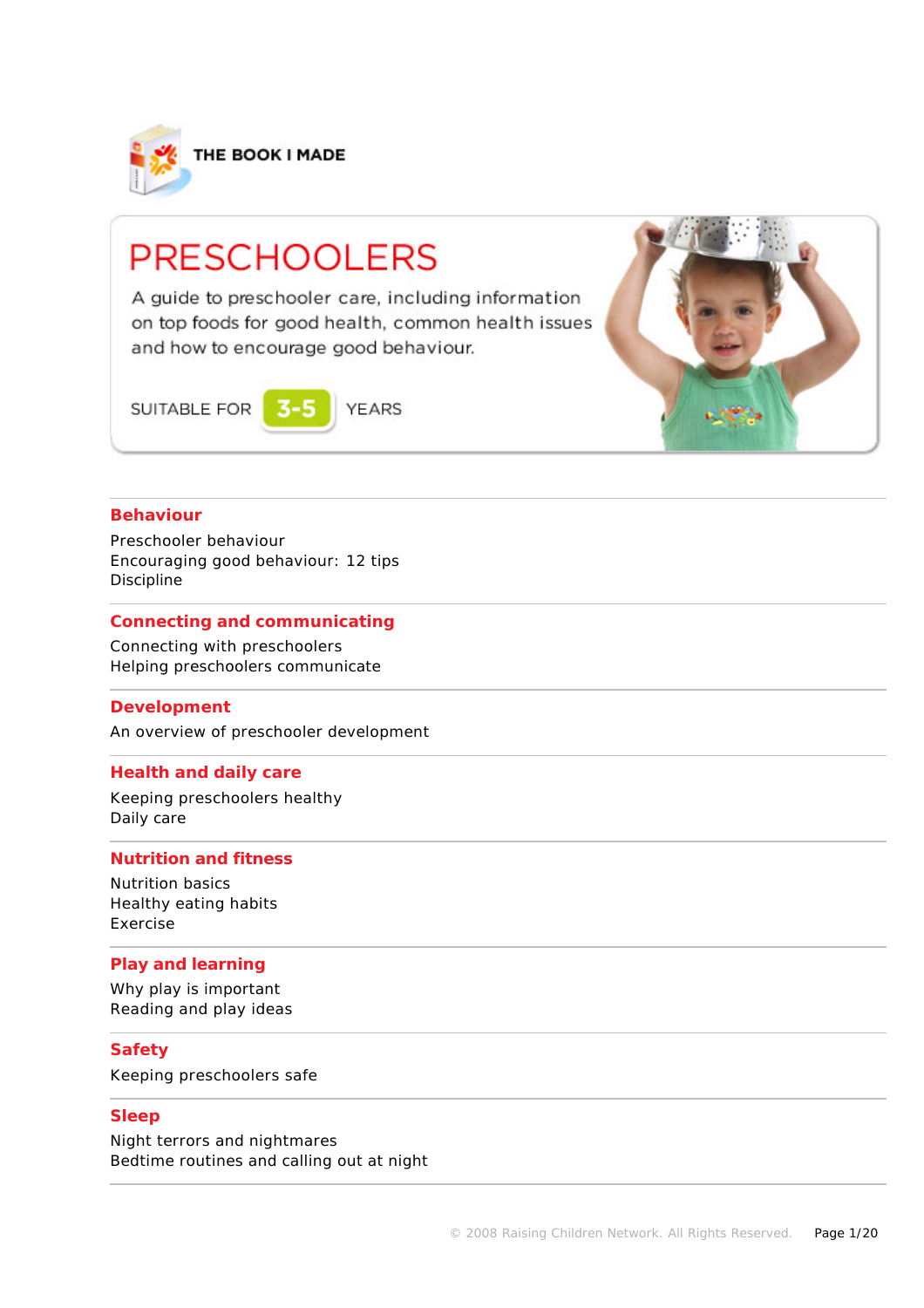

# Preschooler behaviour

**Your preschooler is working out that other people have feelings too and, when he remembers, he will want to be considerate of them.**

At this age, children can really benefit from going to preschool. It's here that they can start learning about other people's rules and how to get along with other children in a formal setting. Your preschooler needs boundaries that guide his natural enthusiasm but that don't dampen his passion for life. Boundaries and a **[routine](javascript:showGlossary(1322);)** offer him security. They protect him from getting overwhelmed by too much responsibility before he's ready.



Preschool children are still trying to learn the everyday things that we take for granted, like how we talk to each other. For example, you might think he is not listening to you but maybe he is still trying to figure out what someone said five minutes ago!

In trying to understand the world around them, we have to forgive preschoolers for being a bit distracted. A good rule is to always budget for another 30 minutes when doing things with your preschooler.

Here are some extra things to keep in mind about preschooler behaviour:

- **Reminders.** Preschoolers have short memories and are easily distracted. You may need to remind them about things several times. (Test this. Try saying, 'I will give you a piece of chocolate tomorrow morning' and see if he remembers.)
- **Show him how you feel. If you can tell him honestly how his behaviour affects you,** he recognises his own emotions in yours, like a mirror, and is be able to feel for you. So you might say, 'I'm getting upset because there is so much noise I can't talk on the phone.' When you start the sentence with 'I', it gives your child the chance to change things for your sake.
- **Change the environment.** When he is getting frustrated because his baby sister keeps crawling over his jigsaw puzzle, try to find a quiet spot where he can play undisturbed.
- **Explain the consequences of his behaviour** so he can figure out why something is wrong. This helps give him a better understanding of the world around him.
- **Remember, it is the behaviour that is unacceptable,** not your child.
- **Time-out** is one discipline tool that parents can use to discourage undesirable behaviour. Find out how to [make time-out work](http://raisingchildren.net.au/articles/time_out:_what_is_it.html/context/458).

Encouraging good behaviour: 12 tips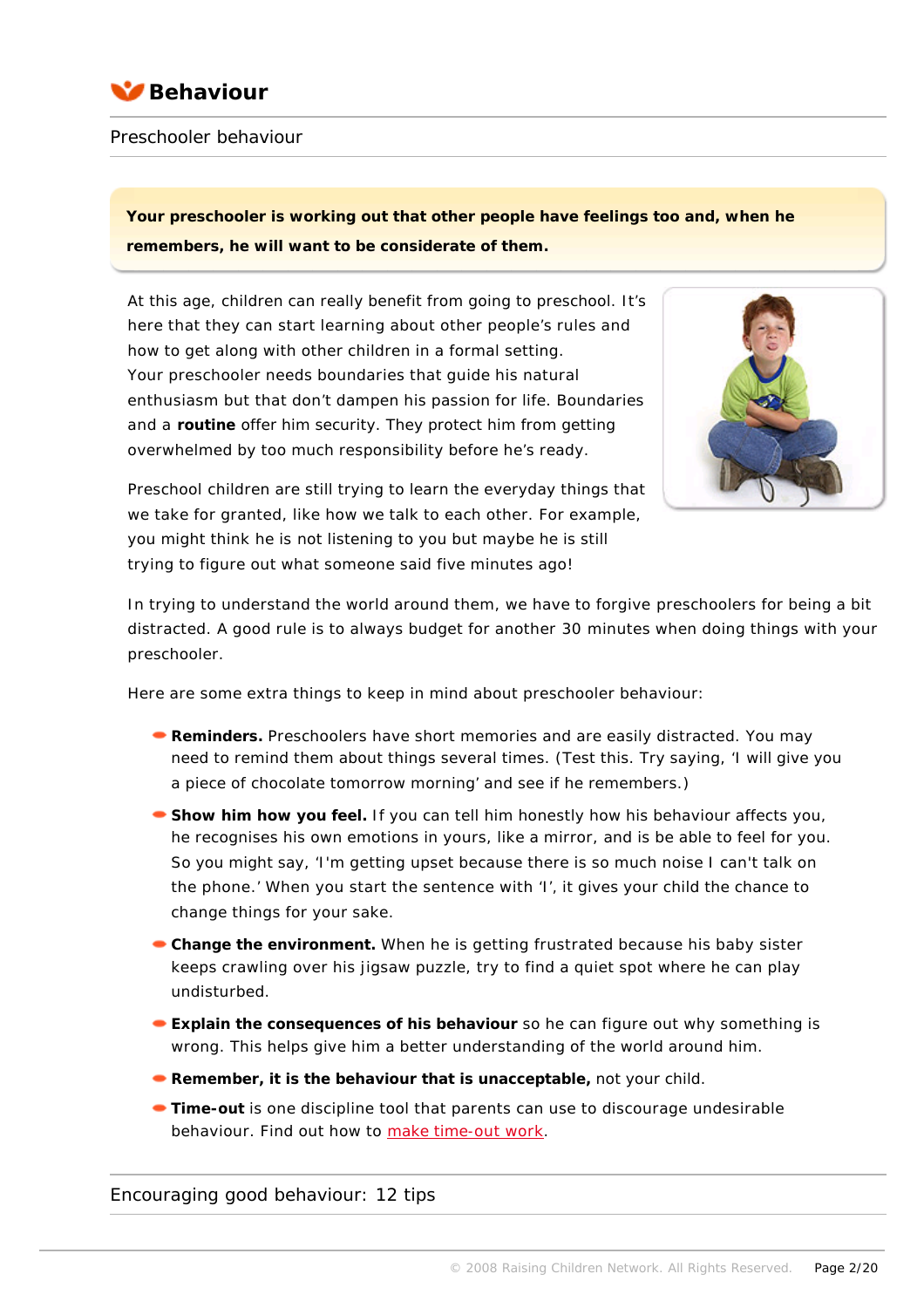These 12 tips encourage good behaviour in children of all ages.

- 1. **Children do as you do.** Your child watches you to get her clues on how to behave in the world, so, as a **role model**, use your own behaviour to guide her. What you do is often much more important than what you say. If you want your child to say 'please', say it yourself. If you don't want your child to raise her voice, keep your voice at a reasonable level too.
- 2. **Keep promises.** When you **follow through on your promises**, good or bad, your child learns to trust and respect you. So when you promise to go for a walk after she picks up her toys, make sure you have your walking shoes handy. When you say you will leave the library if she doesn't stop running around, be prepared to leave straight away if she continues. No need to make a fuss about it – the more matter of fact, the better.
- 3. **Get down onto their level.** Kneeling or squatting down next to children is a very powerful tool for communicating positively with them. Getting close allows you to tune in to what they might be feeling or thinking. It also helps them focus on what you are saying or asking for. If you are close to her and have her attention, there is no need to make her look at you.
- 4. **'I hear you.'**[Active listening](http://raisingchildren.net.au/articles/talking_and_listening.html/context/284) is another tool for helping young children cope with their emotions. They tend to get frustrated a lot, especially if they can't express themselves well enough verbally, so when you repeat back to them what you think they might be feeling, it helps to relieve some of their tension and makes them feel respected and comforted. It can diffuse many potential [temper tantrums.](http://raisingchildren.net.au/articles/temper_tantrums.html)
- 5. **Catch her being 'good'.** This simply means that when your child is behaving in a way that you like, you can give her some great positive feedback, for example, 'Wow, you are playing so nicely. I really like it when you keep all the blocks on the table'. That works better than 'waiting' for the blocks to come crashing to the floor before you take notice and bark, 'Hey, stop that!'. This positive feedback is sometimes called ['descriptive praise](http://raisingchildren.net.au/articles/praise_and_encouragement.html/context/284)'. Try to say six positive comments (praise and encouragement) for every negative comment (criticisms and reprimands). It also pays to remember that children will seek out negative attention if the only alternative is no attention at all.
- 6. **Choose your battles wisely.** Before you intervene in anything your child is doing, ask yourself if it really matters. By keeping instructions, requests and negative feedback to a minimum, you create less opportunity for conflict and bad feelings. [Rules](http://raisingchildren.net.au/articles/family_rules.html/context/458) are important, but reserve them for the most important things.
- 7. **Keep it simple.** If you can give **[clear instructions](http://raisingchildren.net.au/articles/giving_commands.html/context/458) in simple terms**, your child will know what is expected of her. ('Please hold my hand when we cross the road.')
- 8. **Responsibility and [consequences.](http://raisingchildren.net.au/articles/consequences.html/context/458)** As children get older, you can increasingly give them responsibility for their own behaviour and the chance to experience the **natural consequences** of that behaviour. You don't have to be the bad guy all the time. For example, if she forgot to put her lunch box in her bag, she will go hungry at lunch time. It is her hunger and her consequence and it won't hurt her to go hungry just that one time. Sometimes, with the best intentions, we do so much for our children that we don't allow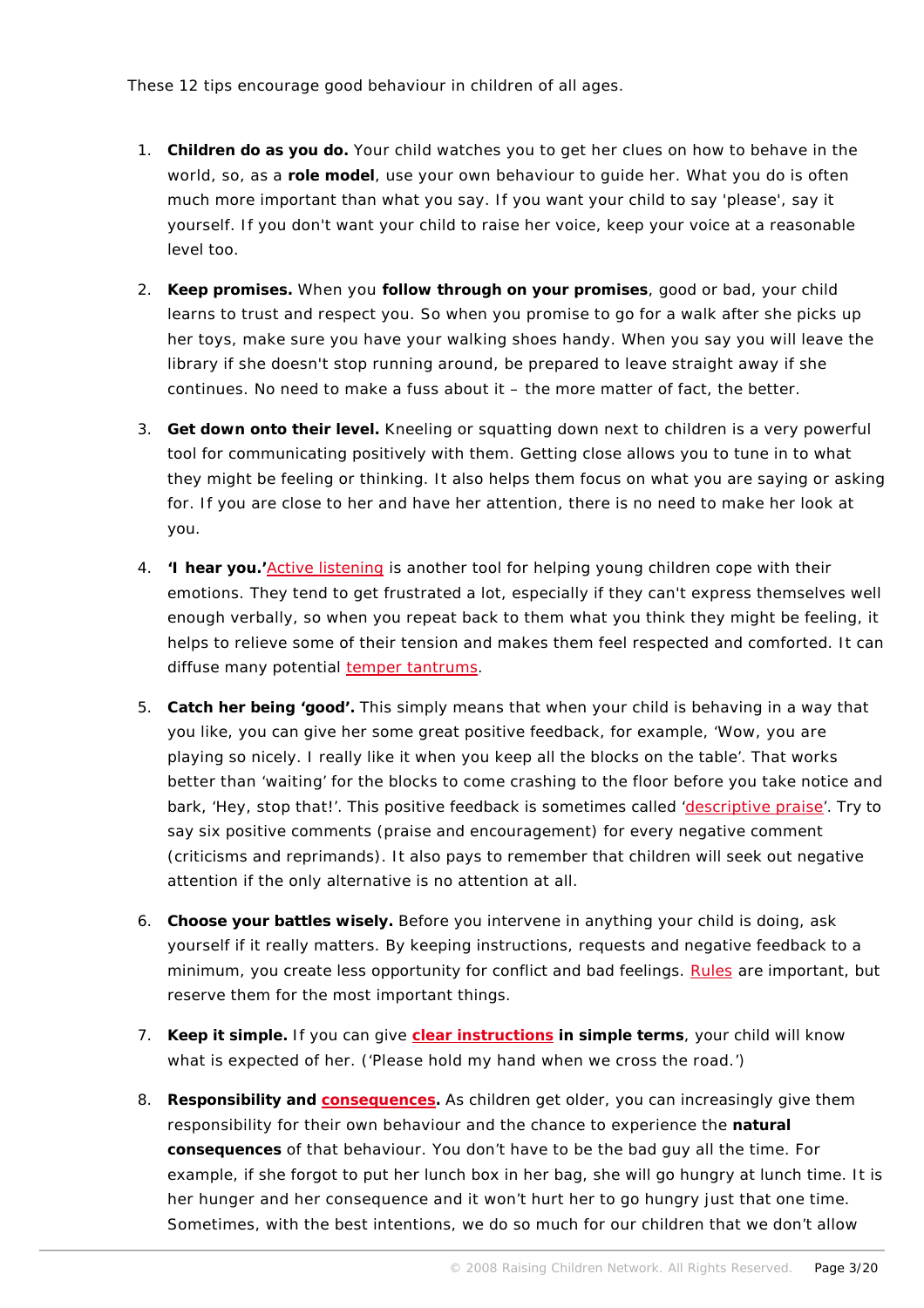them to learn for themselves. At other times you need to provide consequences for unacceptable behaviour. For these times, it is best to ensure that you have explained the consequences and that your children have **agreed to them in advance.**

- 9. **Say it once and move on.** Nagging and criticising is boring for you and doesn't work. Your child will just end up tuning you out. Try to **avoid idle threats**. Your child will very quickly work these out and ignore them. The best way is to let them know what you think once and then take action if you need to set limits or back up a rule.
- 10. **Make her feel important.** Children love it when they can contribute to the family. Start introducing some **simple chores** or things that she can do to play her own important part in helping the household. This will make her feel important and she'll take pride in helping out. If you can give your child lots of practise doing a chore, she will get better at it and will keep trying harder. [Safe chores](http://raisingchildren.net.au/articles/tasks_and_chores:_involving_kids.html) help them feel responsible, build their self-esteem and help you out too.
- 11. **Prepare for challenging situations.** There are times when looking after your child and doing things you need to do will be tricky. If you think about these challenging situations in advance, you can [plan](http://raisingchildren.net.au/articles/planning_ahead.html/context/458) around her needs and talk to her about why you need her cooperation. Then she is prepared for what you expect.
- 12. **Maintain a sense of humour.** Another way of diffusing tension and possible conflict is to use [humour.](http://raisingchildren.net.au/articles/have_some_fun_pbs.html) You can pretend to become the menacing tickle monster or make animal noises. However, humour at her expense won't help; young children are easily hurt by parental 'teasing'. Humour that has you both laughing is great.

# **Discipline**

The word '**[discipline](http://raisingchildren.net.au/articles/discipline_introduction.html/context/265)**' **actually means 'to teach' and not necessarily to punish.** The true goal is to teach children the rules of behaviour so that they can use them.

Children learn self-discipline by growing up in a loving family, with fair and predictable rules and expectations. Punishment may even interfere with their development of self-discipline.

**[Physical punishment](http://raisingchildren.net.au/articles/is_punishment_necessary.html/context/265)** does not help children learn proper behaviour. It doesn't give them the opportunity to learn how to solve their own problems. Instead, it **can make them fearful, insecure and resentful**. Some parents may hit their child because they are trying to relieve their own tension or stress in a situation. Children learn from example and hitting teaches them to get what they want by hitting. For more help with managing stress and angry feelings, try reading [Feeling stressed](http://raisingchildren.net.au/articles/feeling_stressed.html) and [When you feel you might hurt your child](http://raisingchildren.net.au/articles/when_you_feel_you_might_hurt_your_child.html/context/262)

If you have concerns about your preschooler's behaviour, seek professional help. For more tips on guiding your child's behaviour, see [Practical advice about discipline](http://raisingchildren.net.au/articles/practical_advice_about_discipline.html/context/265)

# **Connecting and communicating**

Connecting with preschoolers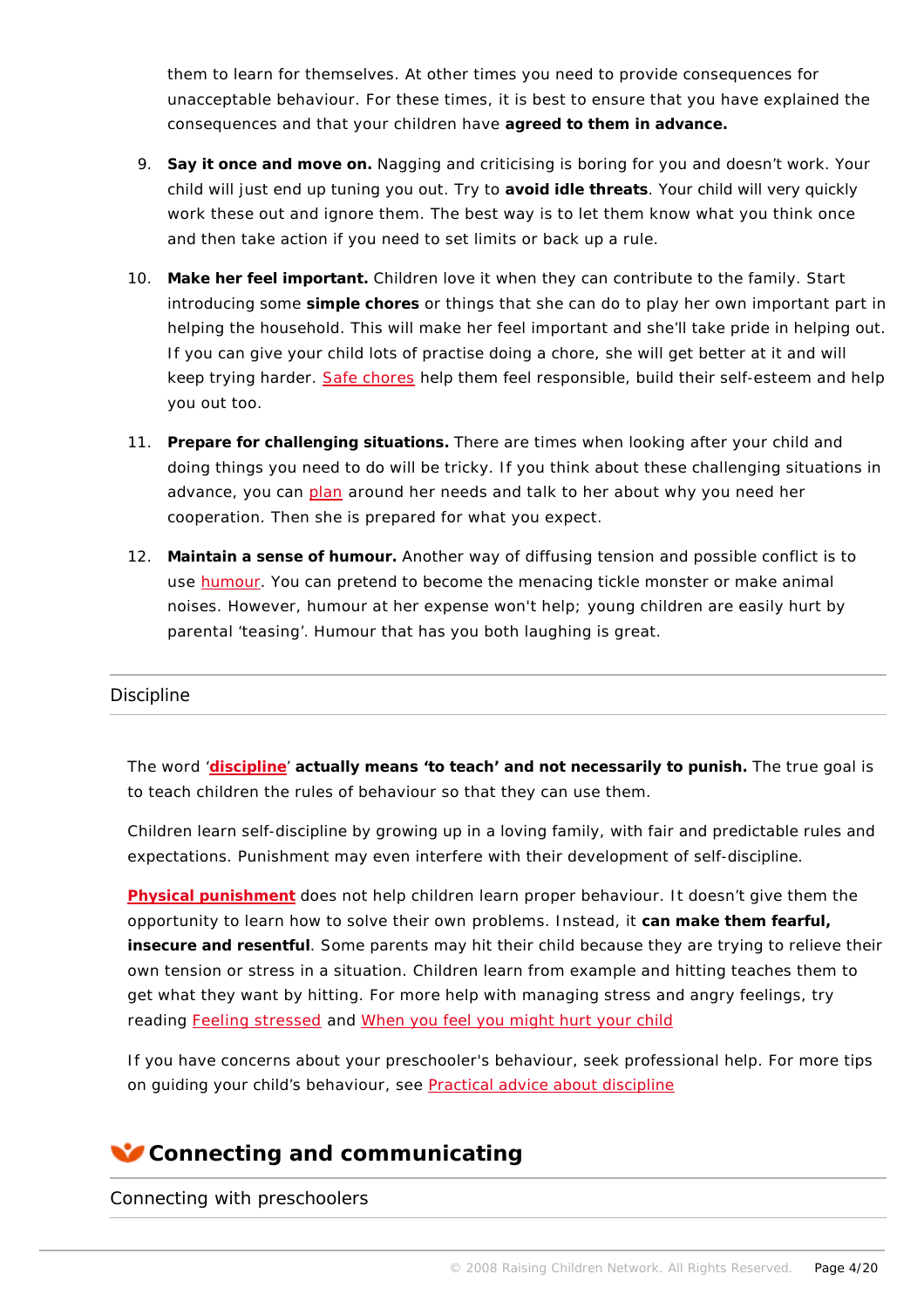**Your preschooler has a job ahead of her, learning how to deal with her emotions and develop her social skills.**

Love is what we all want most of the time, often without even realising it. Young children want love even more and, by connecting with them, we show them how much we love them. You can connect with your preschooler by spending time together and giving lots of cuddles.

### **How to connect and communicate with your preschooler**

**Really tune in to what your child is trying to say. Notice the** emotions behind the words.



- **Make regular time** to communicate with her in your own special way. **Even two minutes** every half hour makes a difference.
- **Be available**. When she comes to you, try to drop whatever you're doing to talk it is likely she only really needs your undivided attention for a minute or two.
- **Get down to her level**. Kneeling or squatting down next to her is a very powerful tool for communicating positively with preschoolers. By looking her in the eye, you can avoid a lot of conflict. It allows you to **tune in** to what she might be feeling or thinking, and she is less likely to feel exasperated.
- **Active listening** helps preschoolers cope with their young emotions. They tend to get frustrated a lot, especially if they can't express themselves well enough verbally. When you repeat back to them what you think they are feeling, it helps to relieve some of their tension and makes them feel respected and comforted. It can diffuse many potential [temper tantrums](http://raisingchildren.net.au/articles/temper_tantrums.html).
- **Be patient. Try to let her finish her sentences before interrupting, no matter how** meandering they might be.
- **Read to her and tell stories. Picture books help children learn about language.**
- **Always be honest**. Children are brighter than many of us think. When we lie to them, we lose their trust.

# Helping preschoolers communicate

Your preschooler is probably bursting with things to tell you. Her improved language skills mean she can describe what she feels and sees.

This is the age for **incredible life observations** that come out of the blue, like, 'Fish have scales so they can weigh themselves' and 'I had a bug in my tummy one time – it was a cockroach'. You can scribble your preschooler's gorgeous sayings into a special book – her words will amuse you both one day.

Read some more about [talking and listening](http://raisingchildren.net.au/articles/talking_and_listening.html/context/284) with your preschooler.

**'But why?'**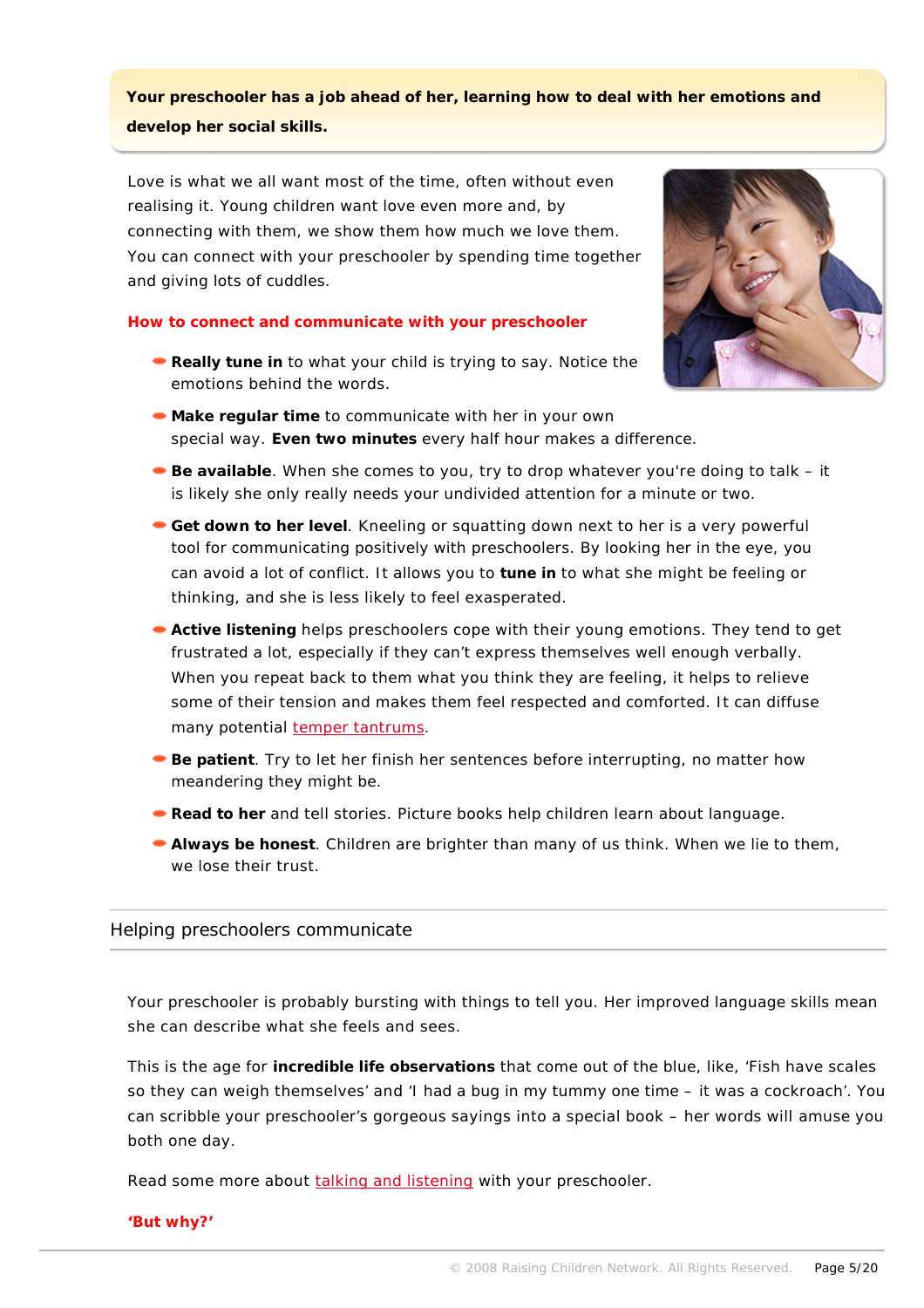Preschoolers are trying hard to understand the world, people and how they fit in. They understand more and more **complex concepts**. They are curious about everything. This leads to a lot of 'why' questions. For example, 'Time for lunch' gets the response 'But why?' 'There's a lizard!' gets 'But why?' You may also get, 'Why is the sky blue?' 'Why am I four?' 'Why is this sand?'

**Their curly questions can sometimes take patience but preschoolers appreciate your answers.** If you don't know the answer, it's OK to be honest. Also, playing dumb and asking, 'What do you think?' can help them develop their problem-solving skills.

They are also developing a sense of humour. This might show up as being a bit cheeky or repeating things that aren't funny. Gentle explanations of what is appropriate and what isn't will help them begin to understand.

# **Using words to help her manage emotions**

Between three and five, your child is learning how to manage strong emotions and social skills. Developing these skills will be very important for school. They will help her cope with emotional changes and frustration. They will teach her to be hopeful, to control extreme emotions and to show compassion and empathy. They are important ingredients for success in life.

You can **help guide her through this emotional time.** Help her learn to express her emotions in a way that is socially acceptable. When she is angry, encourage her to translate her anger into words. Anger is an important human emotion and if she can learn how to express it, it helps her control it and develops her language.

When your child feels let down, you may help her to understand that people make mistakes, that things break, fall apart or don't work out. To make sure you understand her feelings, practise active listening (see above).

Your child will be no expert at controlling her **angry feelings**. For help in dealing with this, read about [talking through angry feelings](http://raisingchildren.net.au/articles/talking_through_angry_feelings_pbs.html/context/285).

Preschoolers are prone to **strong fears** of the dark, animals, monsters, robbers, storms, school and many other unexpected things. Take their fears seriously and it will be easier to convince them that monsters are not real. If you can teach them the difference between fact and fiction, videos and real life, this will help. It also helps if they don't watch scary cartoons or TV before bedtime. Explaining why things happen can ease fears. For example, you could explain why thunder and lightening happen (if you're up on your science!).

# **Building confidence**

You can sometimes walk in your child's shoes and see the world from her point of view. To aid your preschooler's confidence and self-esteem, **remember that she needs about six positive remarks to every one criticism.**

To **boost her self-esteem**, you can:

- make her feel special (by spending time with her, really listening, answering questions)
- show her love and affection
- $\bullet$  give her choices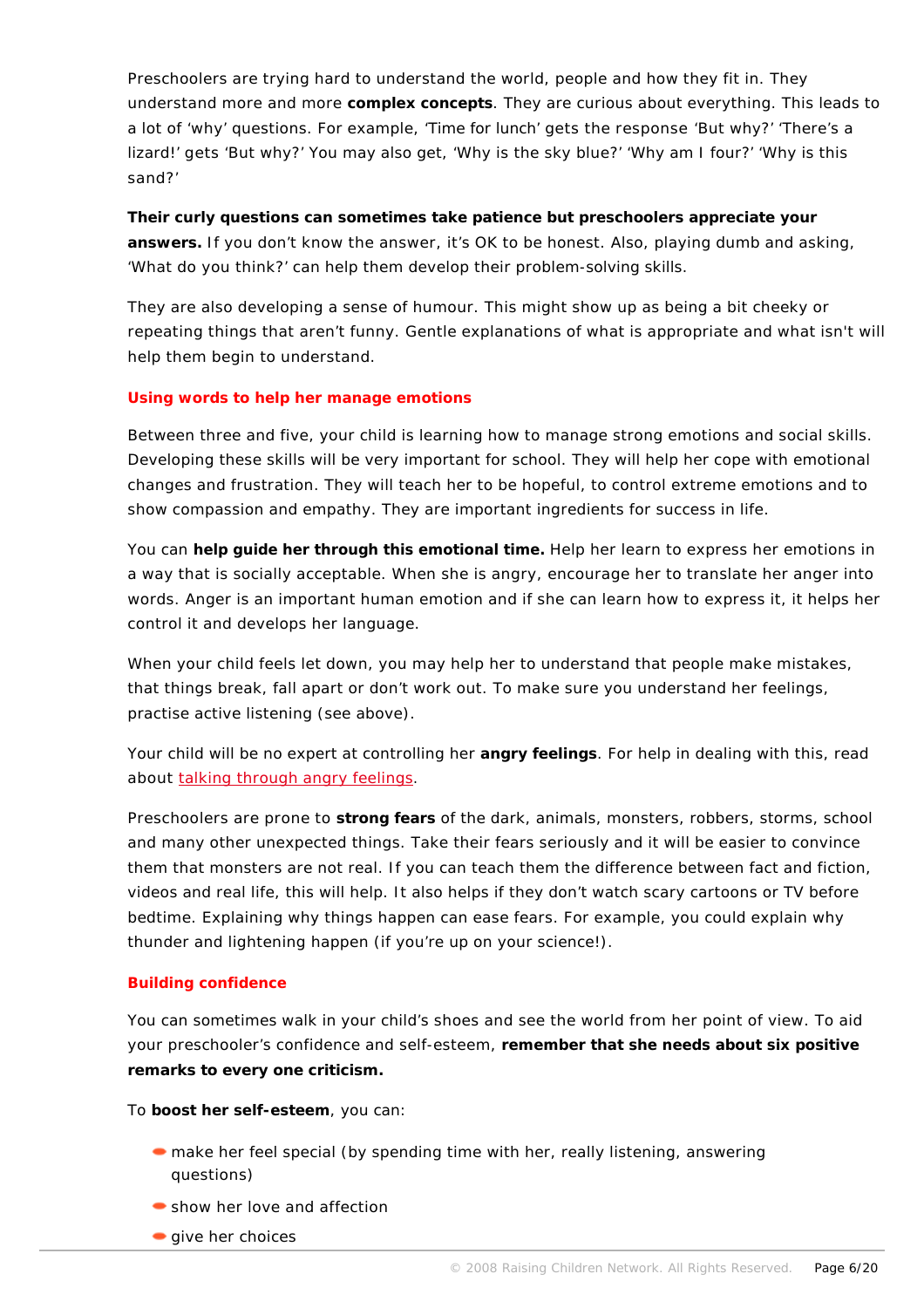• ask her to help the family with a regular task, like putting out the cutlery at mealtimes.

Offer her **some control over her life**. You could let her make some decisions about what to wear or making a gift for her preschool teacher. A child also feels loved and special when you **get down to her level** and pay attention to what she is saying. When you feel she is old enough, ask her how she feels and **ask for her opinions.** This helps build self-confidence and teaches her to think about how others feel.

# **Development**

An overview of preschooler development

**Your preschooler's world is expanding and so is his development – fast. His list of achievements now includes making friends, understanding feelings and climbing trees.**

All children develop at different rates. However, at this age, some skills are especially important for your child's growth and selfesteem. For example, being able to speak clearly means he can be understood by friends and preschool staff.

**If you are worried about your child's development**, speak to your doctor or arrange an assessment with your local baby health centre.



# **What your 3-4 year-old is doing**

- **Starting to socialise**. He likes having familiar adults nearby for security but has real friendships with other children. He understands the cause of feelings ('Sammy is sad because he can't find his blanket'). Three-year-olds are starting to manage their emotions but may still fall apart under stress. Read more about his [social and emotional development](http://raisingchildren.net.au/articles/social_and_emotional_growth_from_age_3_to_4_pbs.html)
- **Good with his hands**. He is becoming more coordinated at running, climbing, and other large-muscle play. He may be able to ride a tricycle and catch a large ball using two hands and his body. He can use play tools, hold crayons with his fingers (not fists) and undress without much help. Read more about his [physical development](http://raisingchildren.net.au/articles/physical_health_from_age_3_to_4_pbs.html)
- **Speaking well**. His language is really taking off and he understands about 1000 words. His pronunciation has really improved and he communicates in simple sentences. He likes to talk about his own interests. Read more about hi[s language](http://raisingchildren.net.au/articles/language_development_from_age_3_to_4_pbs.html)  [development](http://raisingchildren.net.au/articles/language_development_from_age_3_to_4_pbs.html)

### **What your 4-5 year-old is doing**

**Needs structure**. Four- to five-year-olds are sometimes able to manage their intense emotions, maybe by talking it out or drawing a picture. When his behaviour is over the top, he needs you to set limits without making him feel bad. He needs structure and a routine to avoid feeling overwhelmed.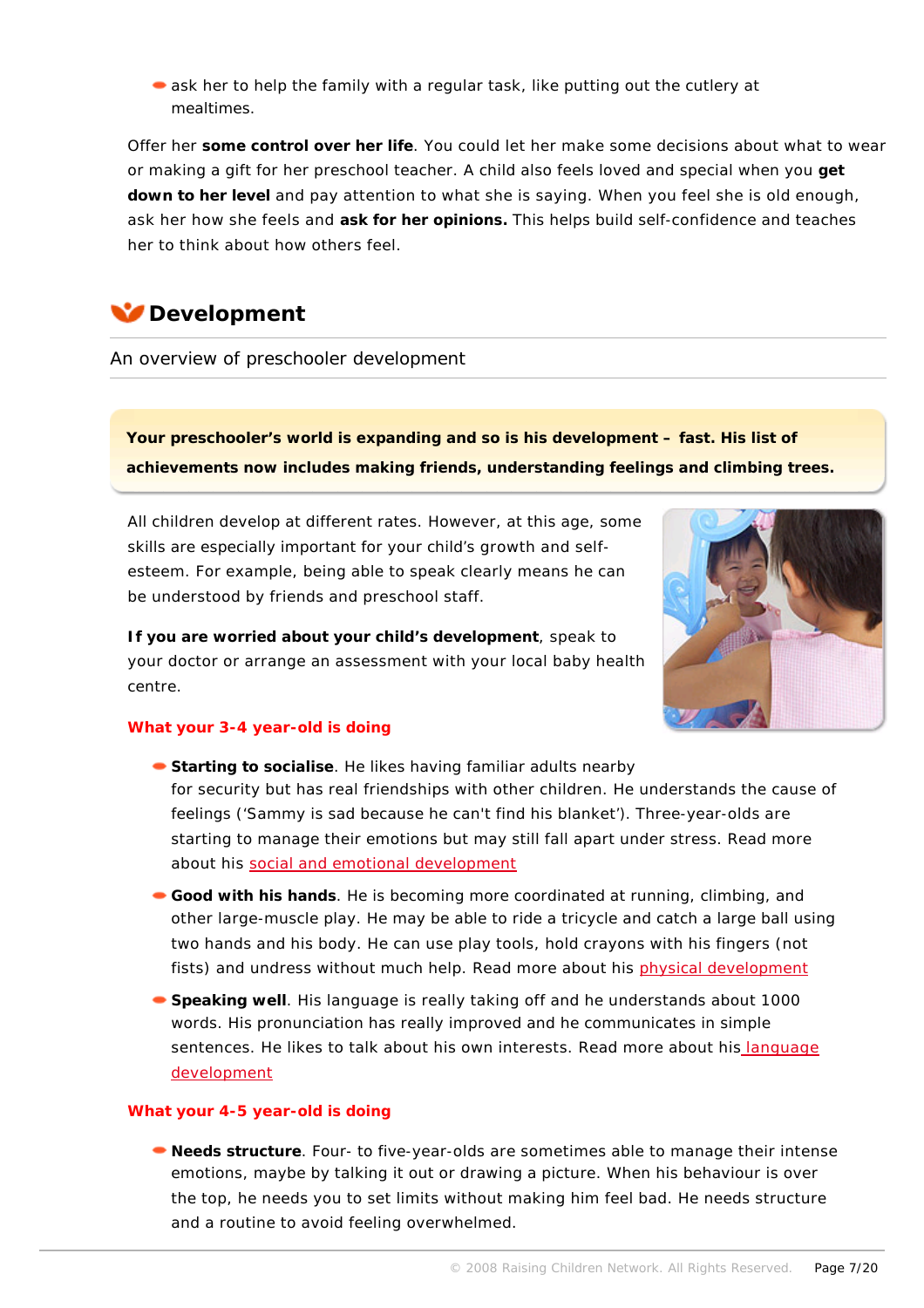- **Asking questions**. He is learning about differences between people and may ask lots of questions, some difficult and embarrassing. He sometimes likes to take his time making up his mind.
- **Getting physical**. He is developing confidence in his physical feats but can easily misjudge his ability. He may be able to cut along the line with scissors (if given enough practice) and can draw people with at least four 'parts'. He shows a preference for being right-handed or left-handed. Read more about his physical [development](http://raisingchildren.net.au/articles/physical_health_from_age_4_to_5_pbs.html)
- **Making conversation**. He now understands 2500 to 3000 words, and will pick up another 2000 during the year. He has good pronunciation and makes conversation about lots of different topics. He loves silly jokes and 'rude' words. Read more about his [language development](http://raisingchildren.net.au/articles/language_from_age_4_to_5_pbs.html)
- **Sexual curiosity**. Your preschooler is very curious about his body and everyone else's. He may be role-playing at being a grown-up, playing doctor or getting married. This combination of natural curiosity and role-playing sometimes leads to [childhood](http://raisingchildren.net.au/articles/childhood_sex_play.html)  [sex play](http://raisingchildren.net.au/articles/childhood_sex_play.html) which may include touching himself. This type of play stems from natural curiosity and is harmless.



# Keeping preschoolers healthy

**With lots of contact with other children at preschool, playgroup and parties, your child is prone to pick up the latest bug. Usually it's nothing to worry about. But illness can get worse very quickly in small children so be aware of signs of sickness.**

### **Signs of serious illness**

**If your child shows any of these signs, see your doctor. The more of these signs she has, the more serious it is likely to be.**

- drowsiness (she is less alert than usual)
- decreased activity or lethargy (she is less active and just wants to lie around)
- **•** breathing difficulty
- poor circulation (she looks paler than usual, maybe cold hands and feet)

**Always seek urgent medical attention if your preschooler:**

- vomits green fluid
- has a convulsion (a fit)
- stops breathing for more than 15 seconds.

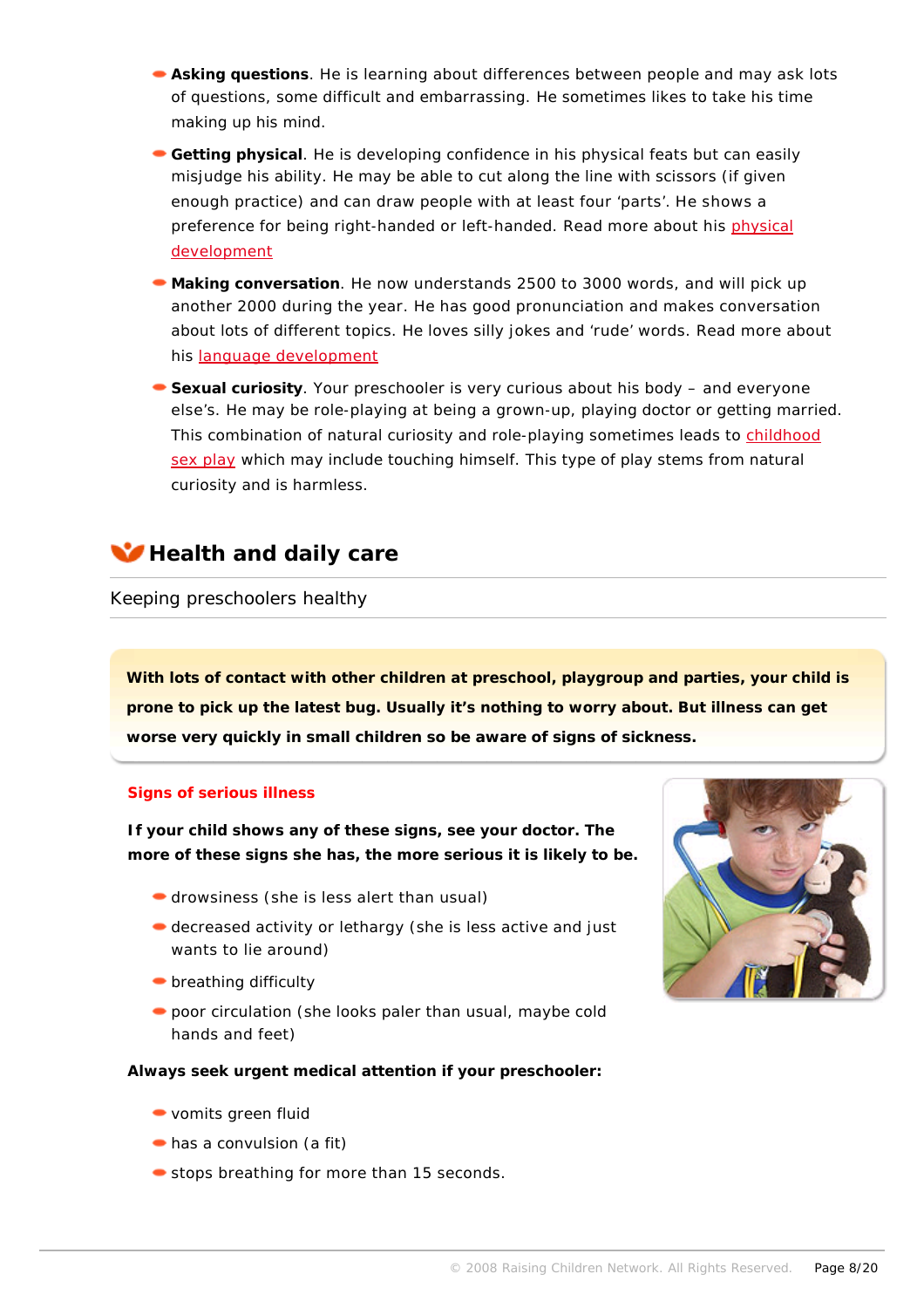

**You know your child best**. If you have any worries about her health, seek medical advice.

#### **Immunisation**

**Immunisation is considered essential protection for your preschooler** against diphtheria, tetanus, whooping cough, measles, mumps and German measles. Her next **immunisation is at four years old.** Many preschools require your child to be up-to-date with immunisations.

#### **Common health problems**

Preschoolers are prone to:

- **Lice**. These tiny parasites attach themselves to children's hair, lay eggs and cause lots of itching. They are most common when children start socialising in groups at preschool or school. The best way to [remove lice](http://raisingchildren.net.au/articles/lice.html) is with a fine-toothed lice comb and lots of cheap conditioner.
- **Abrasions**. [Cuts, grazes and scratches](http://raisingchildren.net.au/articles/abrasions.html) are common in preschoolers and can usually be treated at home. However, you should see a doctor if:
	- The cut is deep and doesn't stop bleeding with firm pressure, or is large with rough or jagged edges.
	- There is a lot of dirt, gravel or splinters of wood, metal or glass in there.
	- **You are not sure if your child is up-to-date with their tetanus immunisation.**
- **Warts. A [wart](http://raisingchildren.net.au/articles/warts.html) is a small, flesh-coloured, raised growth, mainly appearing on the hands. Although warts are usually painless, they are infectious and can spread so explain to your child that she shouldn't pick or chew it. See your doctor if the wart is on her face, feet or genitals, or if the wart looks infected or very red.**

**For information on other health issues affecting preschoolers, see the [A-Z Health Reference.](http://raisingchildren.net.au/link.aspx?id=2034)**

### Daily care

# **Teeth**

**By the time she is three, all 20 of your preschooler's baby teeth have come through. The first permanent teeth start appearing when she is about six. This is the time for wobbly teeth, cheeky toothless grins and, of course, the tooth fairy!**

- **Your child may need your help to [clean her teeth](http://raisingchildren.net.au/articles/teeth_and_teeth_care_-_cyh.html) properly. Use a small smear of toothpaste on a soft bristle toothbrush, twice a day, in the morning and before bed at night.**
- **The best way to prevent tooth decay is to go easy on sugary food and drink. Sugar (even the sugar in fruit juice) rots teeth and can actually spoil the appetite for [healthy, nutritious food](http://raisingchildren.net.au/articles/nutrition_toolkit.html/context/211). Solid fruit is better for them and water is the best thirst quencher.**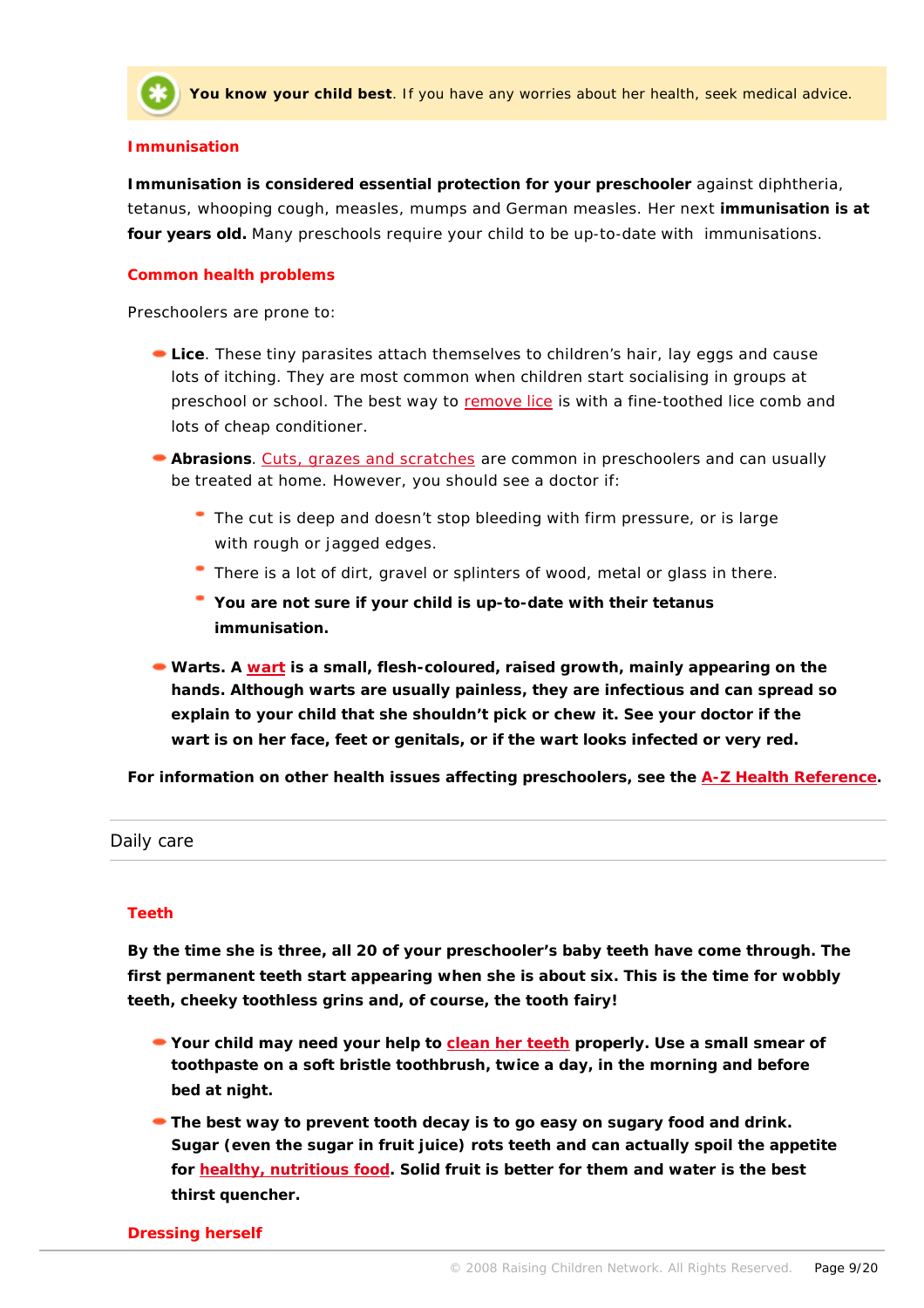**Your clever three-year-old can probably put on her pants and T-shirt. It's not until she's four or five that she can handle the trickier jobs, like doing up zippers and buttoning a shirt. Learning to dress herself makes your preschooler very proud. While she is mastering the art, allow plenty of time to get out the door to avoid getting frustrated. Choosing her own outfits gives her lots of confidence so try to live with her clashing combinations for now if you can.**

### **Sun care**

**For vitamin D, children need a small burst of sun, as little as 15 minutes, each day. In Australia, the sun's burning UV radiation is strongest from September to April, between 10 am and 3 pm. So try to plan outdoor activities for early morning and late afternoon.**

**Australia has the highest rate of skin cancer in the world. Sunscreen, a wide brimmed hat, protective clothing and shade are the best ways to stop [sunburn,](http://raisingchildren.net.au/articles/sunburn.html) especially between 10 am and 3 pm. It's a good idea to apply sunscreen before you drop your child at preschool so you know she is protected. Most preschools and schools have an outdoors policy of 'no hat, no play' so make sure she takes her hat each day.**



Nutrition basics

**If you eat healthy food and get plenty of exercise, your child will have a great role model for developing good health, physical skills and self-esteem.**

**Nutrition can be an anxious subject for some parents. You may worry about whether your child is eating enough good food. You may wonder whether he is overeating or becoming unhealthy. The following guidelines and tools may help you understand how to best help your child.**



# **Appetite**

**Children go through growth and activity spurts, so sometimes they are really hungry and sometimes they eat like birds. As long as you offer nutritious food, you can trust your child's** 

**appetite to get the balance right. Forcing children to eat (even strongly encouraging them to eat more) can often backfire. It also helps to remember that sweets, chips and biscuits can interfere with their natural appetite for nutritious food. Let their appetite be the guide.**

# **Five basic nutritional needs**

**If you have the following five areas covered, you can't really go wrong. The key is that you decide what to offer your children, and they decide how much of that they will eat. (This technique is called division of responsibility.)**

**1. [Protein](javascript:showGlossary(419);) builds bodies and keeps children strong and healthy. Try peas and beans (any**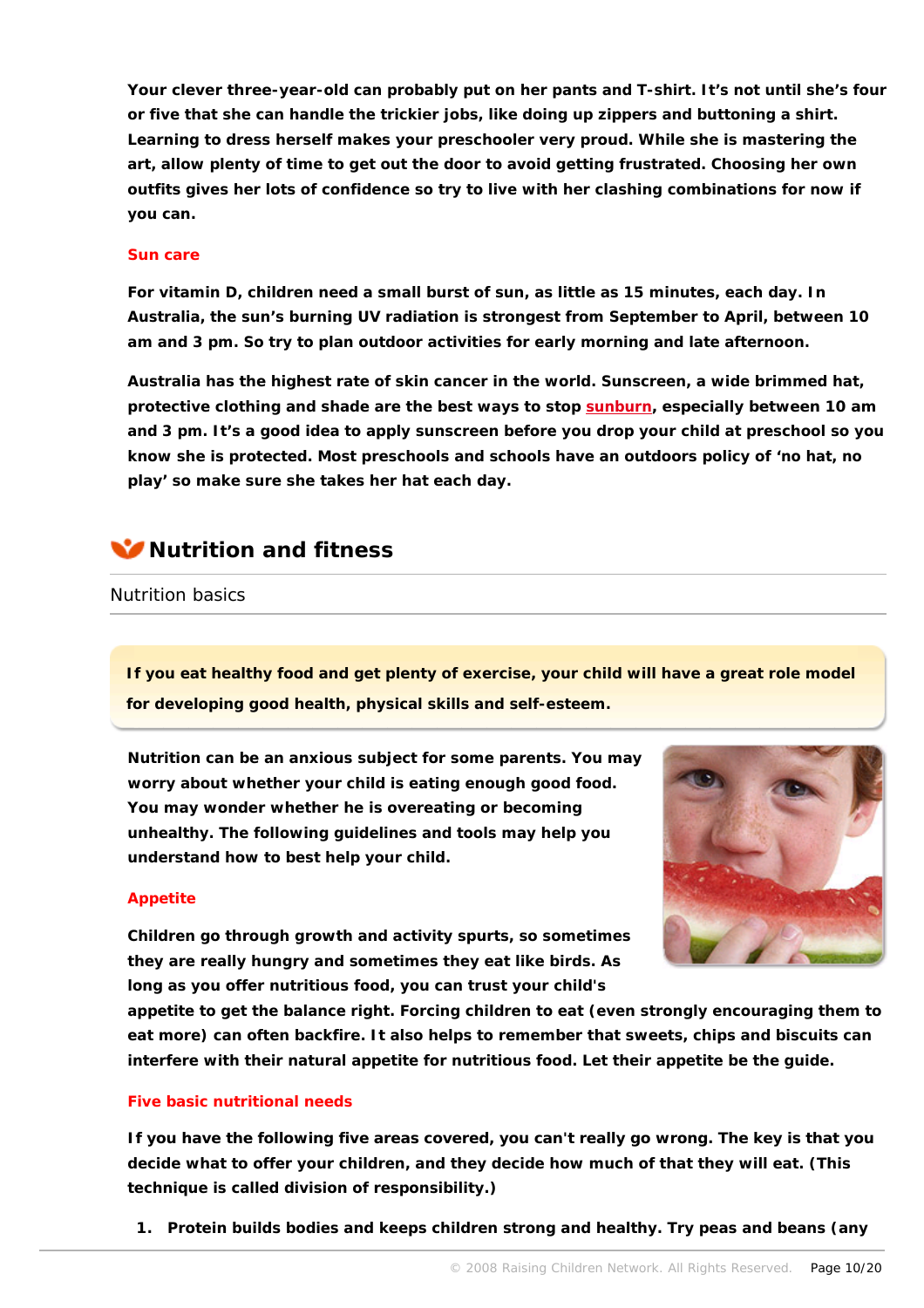**kind, including frozen baby peas and canned baked beans), eggs, fish, chicken, meat, milk, yoghurt and low-fat cheese.** 

- **2. Vegetables and fruit contain [nutrients](javascript:showGlossary(587);) and [fibre](javascript:showGlossary(2987);) important for a healthy body inside and out. The more colourful, the better. Offer vegies like broccoli, green beans, carrots, sweet potato, tomatoes, spinach, and cucumber (with skin). Also try colourful fruits such as peaches, apricots, pears and apples. (Wash fruit and leave the skin on.)**
- **3. Starchy [carbohydrates](javascript:showGlossary(418);) provide energy.The more fibre they contain, the slower they burn. Try fibre-enriched bread, wholegrain rice, couscous, pasta, corn bread, pancakes and low-sugar cereal.**
- **4. Good fats with [long-chain polyunsaturated fatty acids](javascript:showGlossary(1698);) build brain and nerve cells. These good fats are found in fish (tinned or fresh), avocado, and vegetable oils such as those made from olives or canola (but try to avoid deep frying in these delicate unsaturated oils).**
- **5. Tap water is the cheapest and best source of fluids. It is also fortified with fluoride for strong teeth. (If you do give juice, always mix it half and half with water.)**

# **Foods to avoid**

**It's fine to offer dessert at the end of a meal, and sliced fruit is the healthiest option. If you want to serve something special, go for vanilla ice-cream or banana bread. Save the seriously sweet stuff, like chocolate, for special occasions like birthdays.** 

- **1. A child's system can't handle foods high in salt, sugar or caffeine (found in cola drinks). Soft drinks and fruit juice are expensive, high in sugar and bad for teeth. If you want to offer juice, mix it half and half with water.**
- **2. Fast-fix foods. These foods are low in fibre and nutrients and high in sugar and/or fat. They include hot chips, potato chips, doughnuts, biscuits and cookies, cakes, chocolate and sugary sweets. The fat in most of these foods is the less-healthy type, including [trans fat.](javascript:showGlossary(3913);) Just say 'no' and, instead, let your child get hooked on good snacks, like grated or thinly sliced carrot and sweet baby peas served frozen in a cup.**

### **Worried - too much or not enough?**

**Knowing the way your tummy 'talks to' your brain can help you deal with concerns about undereating or overeating.** 

- **1. Delayed reaction. Our brains only realise we are full about 20 minutes after the food hits our stomachs.**
- **2. Tummy clock. Feeling hungry is partly determined by your child's 'stomach clock' – how much he ate yesterday at the same time. Big meals at regular times actually encourage a big appetite next dinnertime, so you can use that to your advantage either way. You can encourage children who undereat at mealtimes to eat more by limiting 'grazing' (or random snacking). On the other hand, regular healthy snacks can be a great way to reduce overeating at mealtimes.**

# **Overeating?**

**If you are concerned that your child has a tendency to overeat, you can try slowing it down.** 

**Offer half a normal portion of food and then, if he finishes it, offer the second half of his meal 10 minutes later (sometimes this will give his brain a chance to catch up with his stomach).**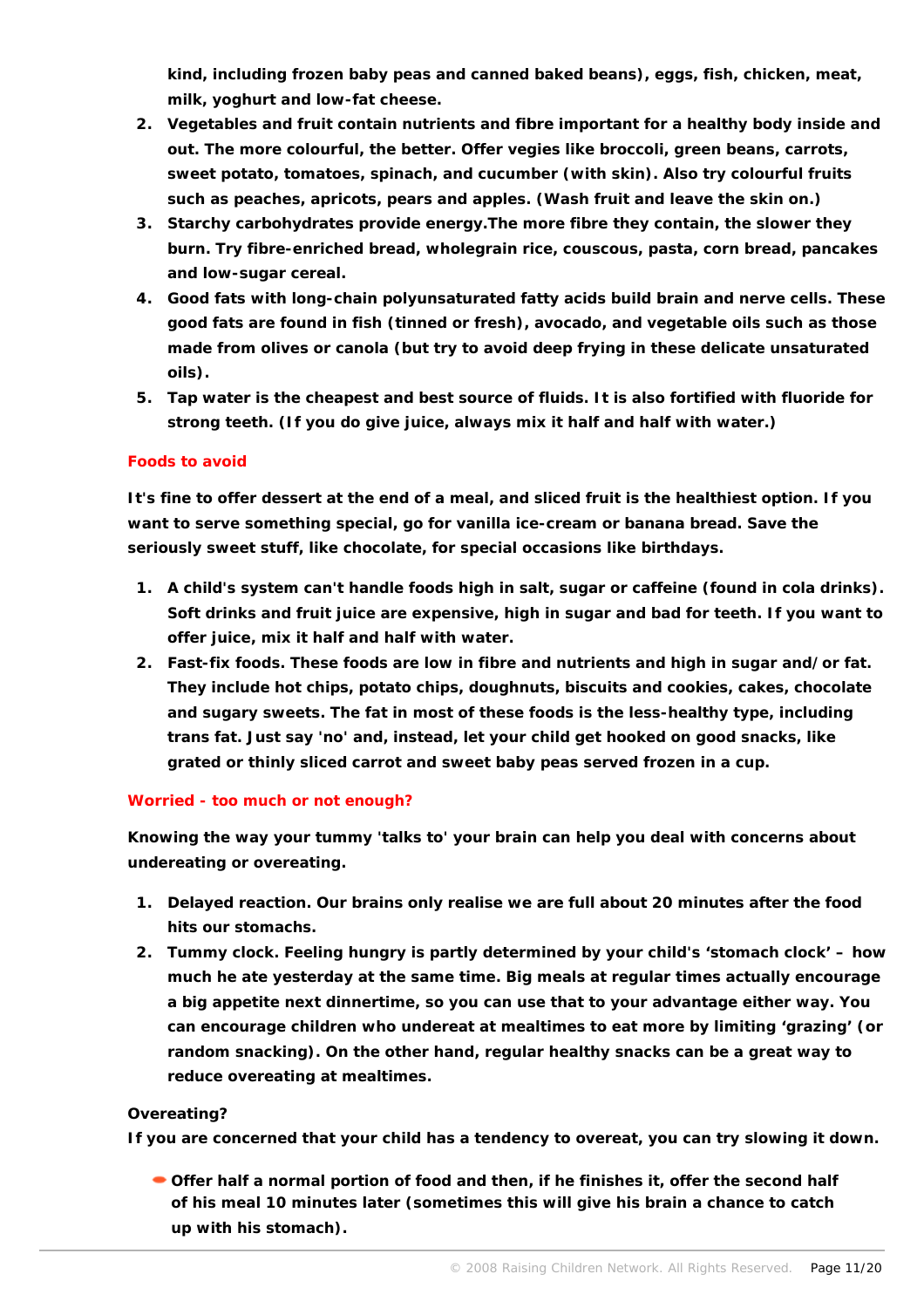**Offer the most nutritious stuff (lean protein and vegetables) first (this is called 'food sequencing'). He doesn't need to eat everything on his plate but only offer him a normal portion of starchy carbohydrates (like pasta, bread or potatoes)**  *after* **he has finished the more nutritious foods. (Given the choice, children tend to go for the bread and pasta first, which can fill them up before they get to the more nutritious foods.)**

# **Undereating?**

**You may feel your child is consistently not eating enough at mealtimes. If he tends to sit happily for about five minutes and then starts fidgeting and loses his appetite, there are some strategies you can try.**

- **Use food sequencing to get the good stuff into him first (during that precious window of opportunity).**
- **Let him wolf down the food as fast as he wants (to let his stomach outrun his brain so he'll fill up a bit more). His stomach clock can help too. If you can make mealtimes the same every day, he is more likely to be hungry at that time of day.**

# Healthy eating habits

**A [healthy breakfast](http://raisingchildren.net.au/articles/what_about_breakfast.html/context/211) wakes up your preschooler's body by starting his [metabolism.](javascript:showGlossary(1703);) Breakfast provides the energy your child needs for the day. Research has found that children who skip breakfast tend to weigh more. This may be because these hungry children eat more during the day.**

**Mornings can be a mad rush for many families. Thankfully, breakfast can be quick and easy to prepare, like yoghurt and fruit, cereal and milk, or toast.** 

# **They want to do what you want to do**

**Children watch what you are eating. So you can help them adopt good eating habits by eating well yourself. Now is a good time to try giving up at least one or two items of junk food. If you can keep packaged biscuits and chips out of your house, it could make a very big difference for your child.**

**Sometimes children need to be offered a new food 6-10 times before they taste it and, eventually, eat it. It helps if they see you eating it too! If you still have no luck, try again in 3-6 months.**

# **Healthy food ideas for preschoolers**

- **For good food made easy, try these [meals in minutes.](http://raisingchildren.net.au/articles/pip_meals_in_minutes.html/context/640)**
- **Pack a goodness punch by including lots of your child's nutritional needs in one dish. Try [Everything fried rice](http://raisingchildren.net.au/articles/recipe_fried_rice.html/context/640), an omelette with the lot, shepherd's pie, baked beans on wholegrain toast or pasta bolognaise with a meat and vegie sauce.**

### **Water: the best drink**

**The following tips may get your preschooler drinking more water:**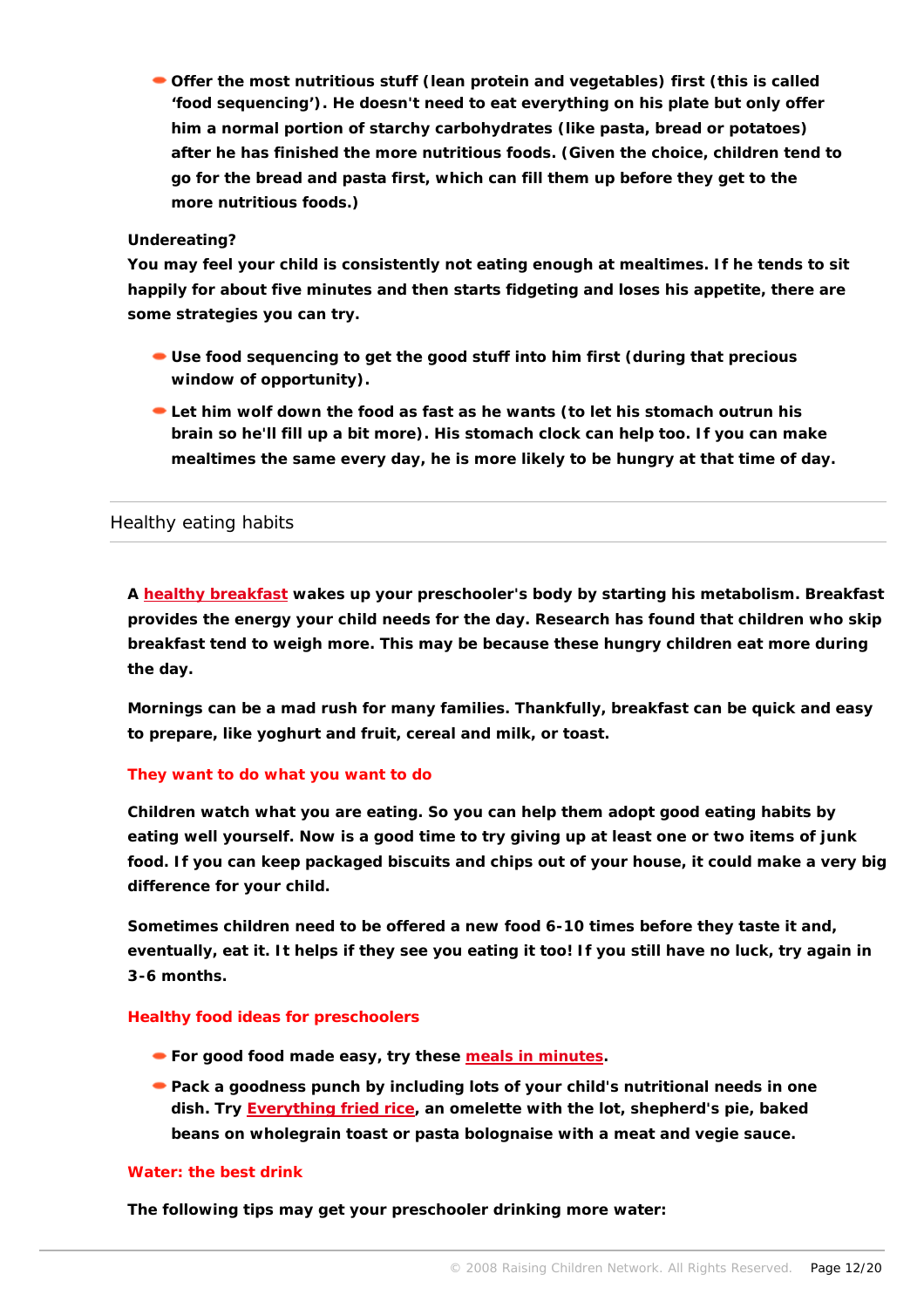- **Offer water with all meals and snacks.**
- **Keep chilled water in the fridge for hot days. Add slices of lemon or orange, or a sprig of mint, for interest.**
- **In summer, freeze chopped fruit in ice blocks and pop into a cup of water.**
- **Carry filled water bottles when you go out.**

### **Fussy eaters**

**Erratic appetites (starving one day, not hungry the next) are common in preschoolers. Your child's body goes through growth spurts and it can tell how much food is needed each day. Forcing children to eat when they are not hungry overrides this natural ability. This may lead to overeating in later life if they can't tell how much food they need.** 

### **Division of responsibility**

**As long as you offer her healthy food, let her appetite be the guide. Most children get plenty to eat even if it seems like they are barely eating at all.**

### **Seven tips for happy mealtimes**

- **1. Be relaxed about it, even if your child is not eating.**
- **2. Mix it up a bit. Sitting at the same table for every meal can be hard going. Try a picnic in the backyard or take dinner down to the beach or park occasionally.**
- **3. Try not to give in to whingeing for alternatives to the meal you have prepared.**
- **4. Offer nothing until the next scheduled mealtime or regular snack time (they'll get the hang of it).**
- **5. Schedule snacking to leave a good space before mealtimes (at least ½-1 hour).**
- **6. At dinner, try offering the protein and the colourful vegies first, when they are most hungry.**
- **7. Be calm, firm and consistent.**

### Exercise

**Exercise gives your preschooler strong bones and muscles, a healthy heart, lungs and arteries, and improved [coordination](javascript:showGlossary(2105);), balance, posture and flexibility. It reduces their risk of getting overweight. It helps ward off heart disease, cancer and [diabetes](javascript:showGlossary(560);) later in life.**

**When a child spends lots of time in front of the TV and computer, they miss out on the physical activity and play that keeps them healthy. [Being overweight](http://raisingchildren.net.au/articles/childhood_obesity.html/context/212) is unhealthy and uncomfortable – and very unpleasant for a young child.**

**Preschoolers don't need much encouragement to run around in the fresh air. If you play with them, they'll love it even more. Preschoolers (and you) will enjoy:**

- **playing at the park**
- **flying a kite**
- **dancing**
- **silly walks (pretend to walk like an elephant)**
- **chasing bubbles**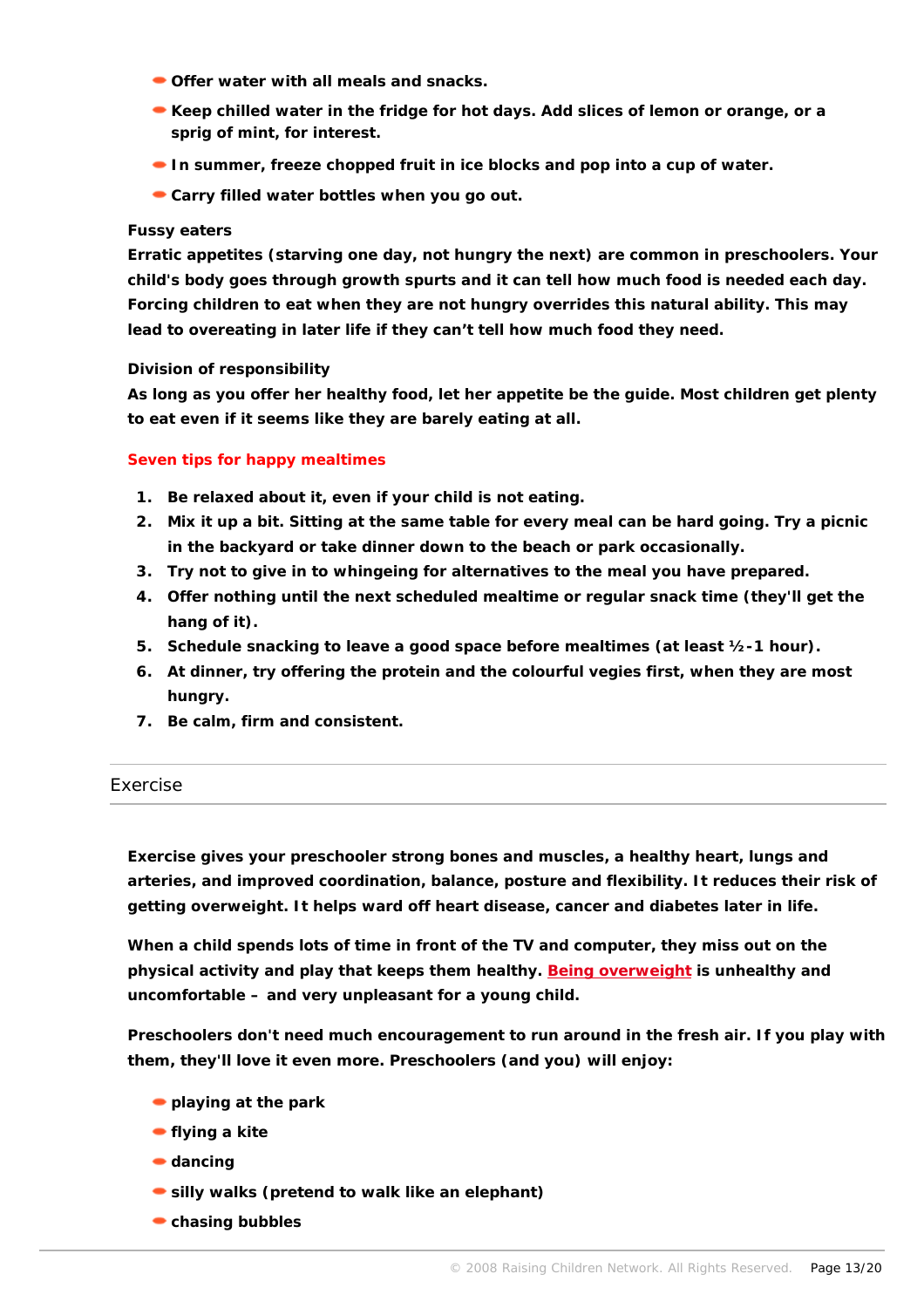- **swimming**
- **bushwalking.**

# **A special note about television**

**Eating salty chips while watching TV is a recipe for child obesity. Try limiting TV time to 30 minutes, followed by an outdoor activity (like a walk to the park). Keep snacks healthy – a banana, a handful of healthy crackers, thinly sliced carrot or celery sticks are all good options.**

# **Play and learning**

# Why play is important

**By the time he is four or five, your preschooler may have one or two special friends (besides you, of course!). Playing with him starts to unlock the social skills that he will use throughout life. [Play teaches him](http://raisingchildren.net.au/articles/why_play_is_important.html/context/236) how to get along with friends. It also helps him learn about himself and how he fits into the world.** 



**Research suggests that the building blocks for lifelong selfesteem are set in place during preschool years. This is when your child is growing socially and personally, and is probably going to preschool or [playgroup](http://raisingchildren.net.au/articles/playgroups.html). Play promotes:**

- **Creativity: when you encourage your child to play, it exercises his imagination and helps him release the bundle of emotions he is feeling.**
- **Role play: dressing-up gives him a chance to act out scenarios which scare or confuse him. Messy play (with paints, water or in the sandpit) is a good outlet for emotions.**
- **Coordination: clambering over playground equipment teaches coordination, balance and physical limits.**
- **Cooperation: board games teach him about taking turns, following the rules, counting and being a gracious loser. These are tough lessons for any preschooler.**
- **Laughs: songs, books, riddles and rhymes tickle his funny bone and teach him new words.**

**[TV and videos](http://raisingchildren.net.au/articles/tv_preschoolers.html/context/480) are a part of most children's lives. Watching a lot of TV (four or more hours a day) is not recommended because it can interfere with an active imagination, as kids love to invent their own games and activities. It can also lead to obesity.**

### **Playtime or learning?**

**When you play with your child, he is watching what you do. So you can use your own behaviour as a role model to guide him. What you do is often much more important than what you say. You are showing him how to play cooperatively, take turns and share. As you play, you can encourage him by asking questions and exploring different ways of doing things. And while you may think you're just spending a lovely afternoon together, he really**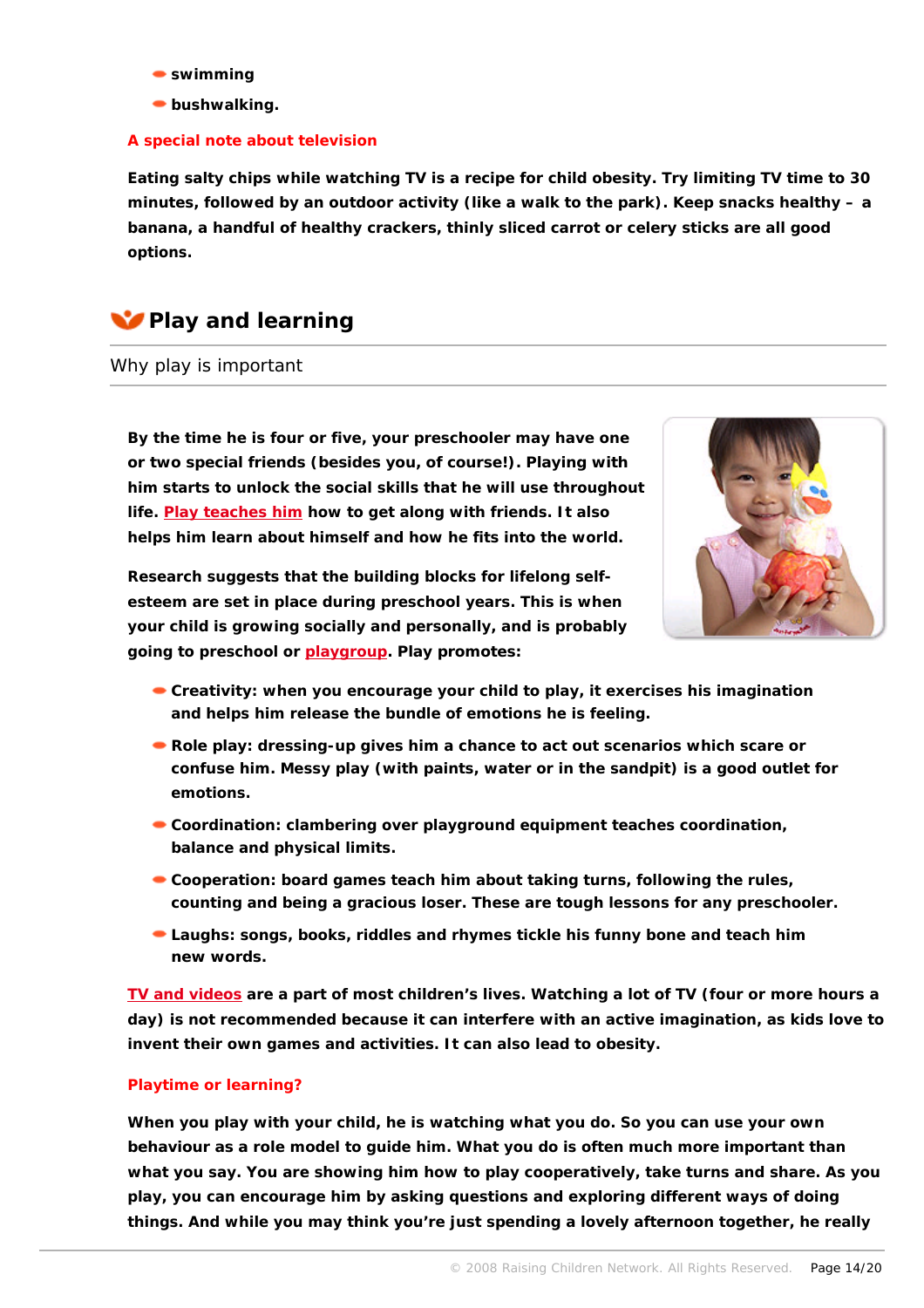**is learning many different skills.** 

**Your child's creativity will best develop when he is given lots of room to do his own thing. He may even bend the rules a bit as he plays. At this age, try to step back and let him make his own fun. You can be on hand to help, comment and join in when invited.** 

# Reading and play ideas

**Books open up amazing new worlds and experiences. Stories help him improve speech, imagination and even counting skills. Reading books together can become a much loved ritual.** 

- **As you read the story, talk about what's happening in the pictures and try to guess what might happen next.**
- **Ask him to identify things that he knows in the picture and talk about how they relate to the story; for example, 'Can you see the moon in this picture? Why is the boy looking at the moon?'**
- **Count objects in the pictures.**
- **Or just lose yourselves in the story.**

**The best picture books are those that stand up to reading over and over, night after night. Books with imaginative illustrations are great at this age as you can weave new stories around the pictures. As they are developing their sense of humour, preschoolers love books with a ridiculous story, even if they're not sure the story is actually true. Pop-up books are still full of fun surprises at this age. Your local library or bookshop may be able to recommend some classic picture books.**

### **Play ideas for preschoolers**

**To release emotions and express feelings**

- **Act out feelings by role-playing with puppets or toys.**
- Give him a safe space to run wild! Tumbling, rolling and giggling loudly help **release emotions.**
- **Many children can express their feelings through painting and drawing.**

**Explore some more great ['feeling' play ideas](http://raisingchildren.net.au/articles/feelings_-_preschoolers.html).** 

**To enhance imagination and creativity**

- **Read books and share silly rhymes.**
- **Play dress-ups with a box of old cast-offs (don't forget to throw in some crazy hats).**
- **Try something he's never done before, like a bushwalk or museum visit.**

**Discover other [imagination games](http://raisingchildren.net.au/articles/imagining_and_creating_-_preschoolers.html).** 

**To encourage thinking**

**Play board games together.**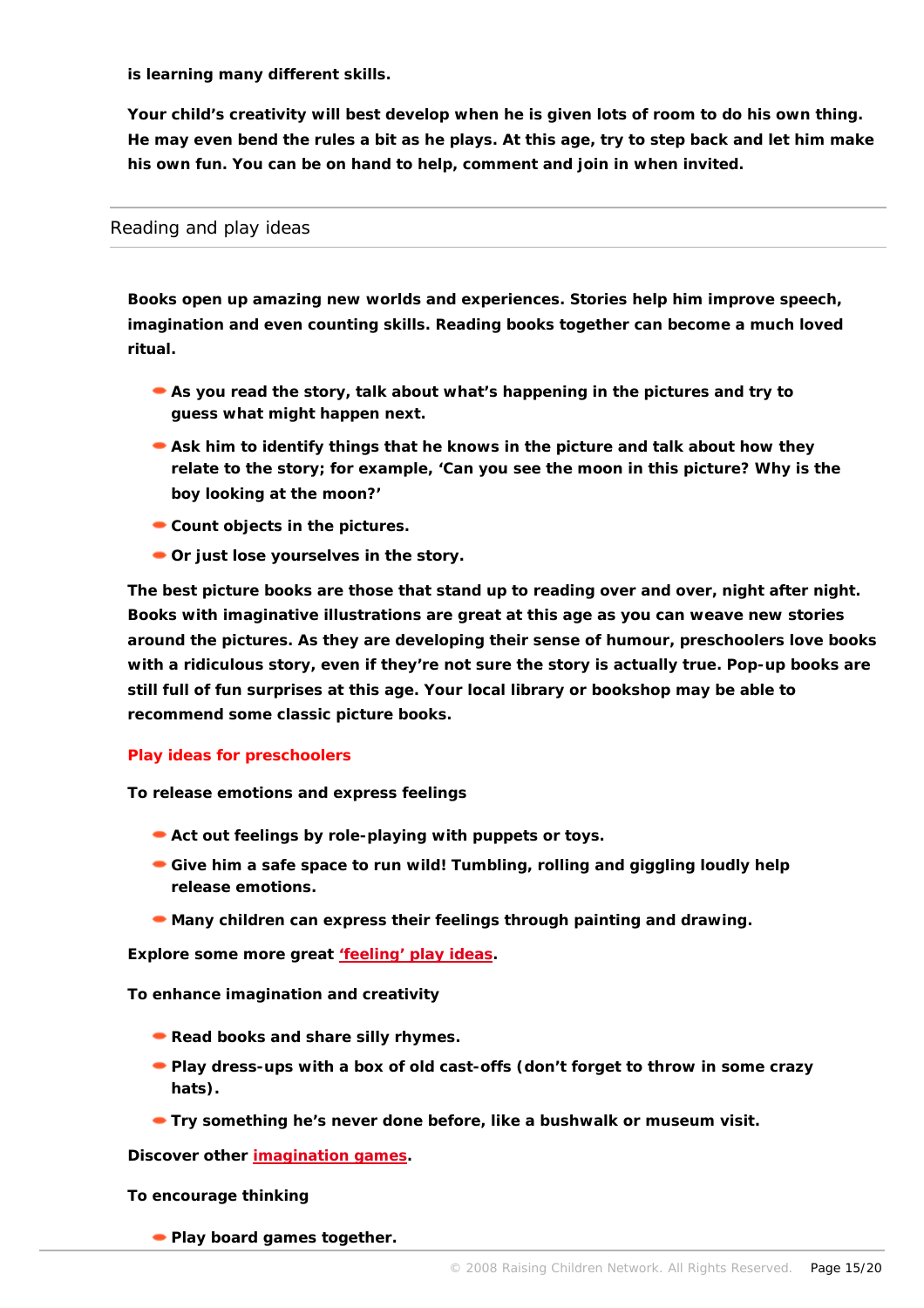- **Read books and tell riddles.**
- **Play memory card games.**

**Find some other [great thinking games](http://raisingchildren.net.au/articles/thinking_-_preschoolers.html).** 

**To help with reading and identifying numbers**

- **Read together often. You may want to make it a bedtime ritual.**
- **Cook simple recipes together, like a cake. Talk about the quantities you're using.**
- **Set up a 'shop' at home and let your child 'buy' items from you.**

# **Safety**

Keeping preschoolers safe

**A whole new world has opened up, most of it outside the safe confines of your home. Your preschooler needs to be kept safe while he experiments with his boundless new abilities.** 

**Preschoolers are spring-loaded with energy. At this age, they love to run around outdoors, climb things, crawl under things, ride on things and muck around with water.** 

**Thankfully, you can now start teaching him some simple safety rules. Even with his impressive new learning, he still relies on you to keep him safe at all times. Read more about [how to](http://raisingchildren.net.au/articles/preschooler_safety:_what_to_expect.html)  [keep your preschooler safe](http://raisingchildren.net.au/articles/preschooler_safety:_what_to_expect.html).** 



### **Outdoor safety**

**Playgrounds**

- **The chance of a playground injury is greater for preschool and primary school children, as they are developing body strength and judgement skills.**
- **Falls are the most common injury. The safest equipment for children three to five years is less than 1.5 metres high (no taller than the average woman).**
- **Try to watch your child at all times and stand nearby if he is trying a daring new feat.**

**Read more about [playground safety](http://raisingchildren.net.au/articles/playground_fun_without_tears.html/context/372).** 

**Things with wheels**

- **Wheels can be tricky to master. Lots of practise in a safe area will build up his confidence.**
- **Falls are part of the wheels deal. Without well-fitting protective gear for bikes, skateboards and rollerblades (helmet, kneepads, elbow guards), your preschooler can badly injure himself.**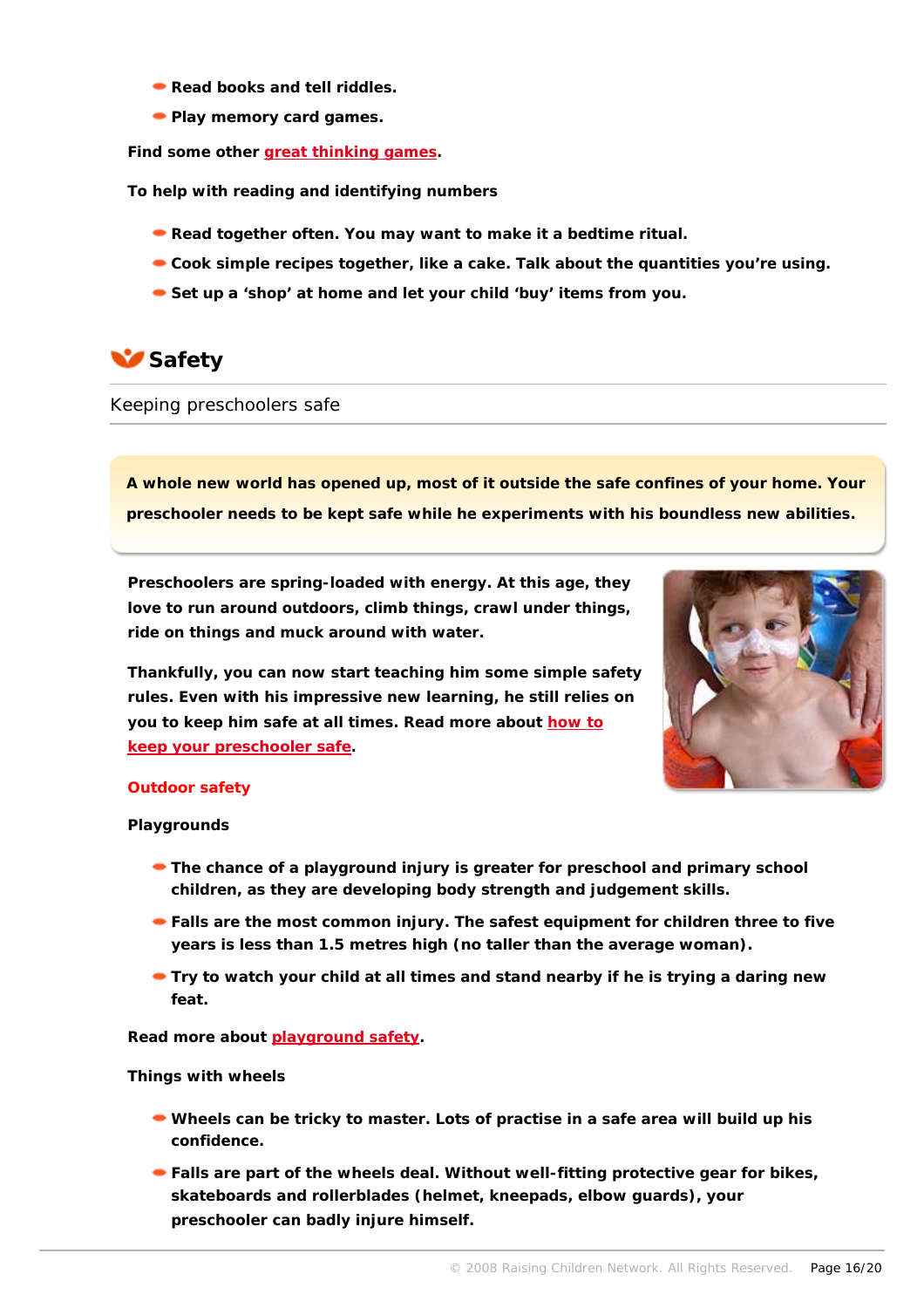**Teach your child how to stay [safe on wheels.](http://raisingchildren.net.au/articles/bicycles,_scooters,_skateboards_and_other_wheeled.html/context/581)**

# **Water**

**To help your child stay [safe around pools](http://raisingchildren.net.au/articles/swimming_pool_fences.html/context/584):** 

- **Always stay with your child when he is in or near the water, even if he can swim.**
- **Remember that drowning can take less than a minute and is silent. Keep an eye on him at all times around water.**
- **Swim between the flags when at the beach.**
- **You may want to learn [resuscitation techniques](http://raisingchildren.net.au/articles/pip_cpr_kids.html) such as [CPR](javascript:showGlossary(1340);) (cardiopulmonary resuscitation) so that you can help if your child gets into trouble.**

### **Cars and road safety**

- **Buckle up. In the car, preschoolers should sit in a child restraint or a booster seat. Use a [car restraint](http://raisingchildren.net.au/articles/car_safety.html) that meets Australian standards.**
- **Consider a booster seat for children over four. Studies show that older children still get much more protection from their seatbelt if they use a booster seat.**
- **Don't leave him unattended. Your car is an oven on wheels and children can overheat very quickly if left inside. Because this happens from time to time, the police take it very seriously. If you have to duck into the shop, take your child with you. Get some more tips on [car safety.](http://raisingchildren.net.au/articles/safety_in_the_car.html)**
- **Take his hand. Until the age of about 10, children are not able to keep themselves safe around traffic. Always hold your preschooler's hand in carparks and when walking on footpaths or crossing a road.**
- **Kids do as you do. Children learn by example, so you can teach him about <b>road [safety](http://raisingchildren.net.au/articles/pedestrian_safety.html/context/584) by always crossing at the lights or zebra crossing.**

### **Stranger danger**

**As your preschooler's world expands, there will be times when you will not be there to keep him safe, like when he is at preschool or at a friend's birthday party. Let him know that if you are running late to pick him up, he should stay in a safe area, such as the preschool playground, until you arrive. It is important that he understands 'stranger danger' so that he can stay safe even when you are not around.** 

### **Safety at home**

**The world is your preschooler's playground, including the inside of your house! Make sure your furniture is secure enough to withstand his weight and consider these other tips:**

- **Attach wobbly furniture to the wall (so that it can't fall on top of him) or remove it.**
- **Sharp corners can cause a nasty accident. Use corner protectors or clear your sharp furniture from areas where children run.**
- **Athletic and curious preschoolers love to climb. Keep second storey windows locked or shield them with secure screens so children can't fall out. Remove chairs and pot plants that can be used to climb on. Block off access to balcony areas.**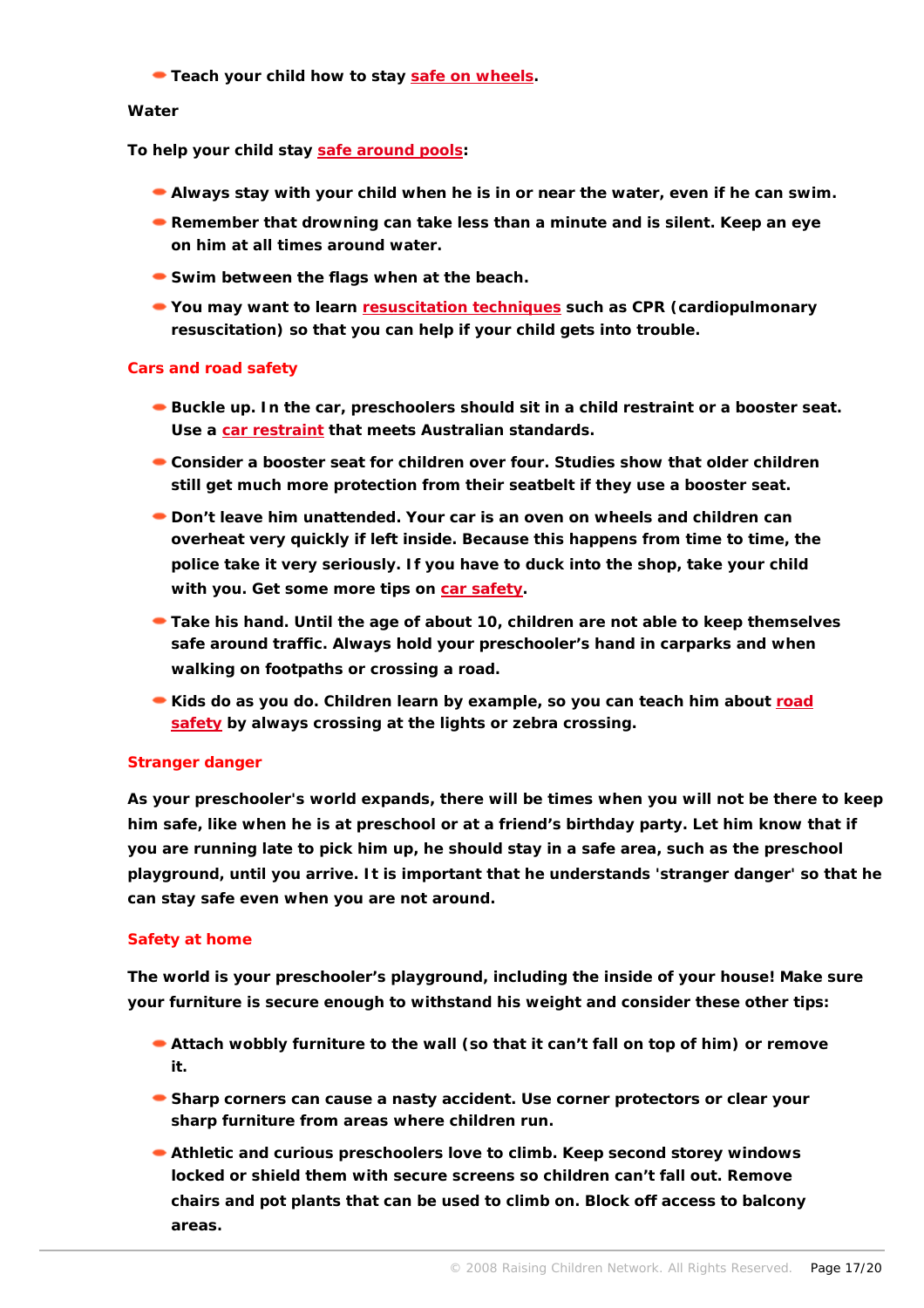- **Store medicines, chemical sprays and household cleaners in child-resistant containers. Keep them in locked cupboards high out of reach. Preschoolers love gadgets that squirt (like water pistols), so be sure to keep pump-action bottles out of reach when you are cleaning.**
- **Avoid storing detergents, paint thinners and other hazardous liquids in empty soft drink or juice bottles. Your child may think he's found something nice to drink.**
- **A child doesn't know that a shiny exhaust pipe, hot water or an iron can burn. The best way to prevent burns is to keep children away from fire and hot surfaces. Also, if you keep sending the message that the oven is hot, the iron is hot, and so on, he may be inclined to stay away. Find out how to [prevent burns.](http://raisingchildren.net.au/articles/fire_and_burns.html/context/373)**

# **Sleep**

# Night terrors and nightmares

**A preschooler's rapidly expanding imagination can sometimes get in the way of a good night's sleep. By listening to her fears and helping her overcome them, you can keep the bedtime monsters away.**

**Children aged from three to five need around 11-13 hours of sleep a night. Some may also have a day nap of about an hour. [Sleep is important](http://raisingchildren.net.au/articles/sleep:_the_hows_and_whys.html/context/322) for their health, growth and development. If your child sleeps well, she will be more settled and happy during the day. Getting the right amount of sleep also strengthens her immune system and reduces the risk of infection and illness.** 



### **Night terrors and nightmares**

**As your preschooler's imagination takes flight, she may start having [nightmares](http://raisingchildren.net.au/articles/nightmares.html/context/617) or [night terrors](http://raisingchildren.net.au/articles/night_terrors.html/context/617). Night terrors tend to happen in the first few hours of sleep when your child is sleeping deeply; nightmares usually happen between midnight and 4 am.**

**Here are some tips for dealing with nightmares:**

- **Explain that she had a bad dream and reassure her. A kiss and a cuddle might help her settle again. If she wants to come into your bed, that's fine. Once she is comforted, you may want to return her to her own bed so that she does not get into the habit of sleeping with you.**
- **If she has dreamed about monsters, you could try explaining that monsters are only make-believe and can't really hurt her.**
- **If you notice a recurrent nightmare, explore what may be causing it. Gently ask her about encounters with other children, television shows or other daytime experiences. If you find the culprit, you can reduce her exposure to it.**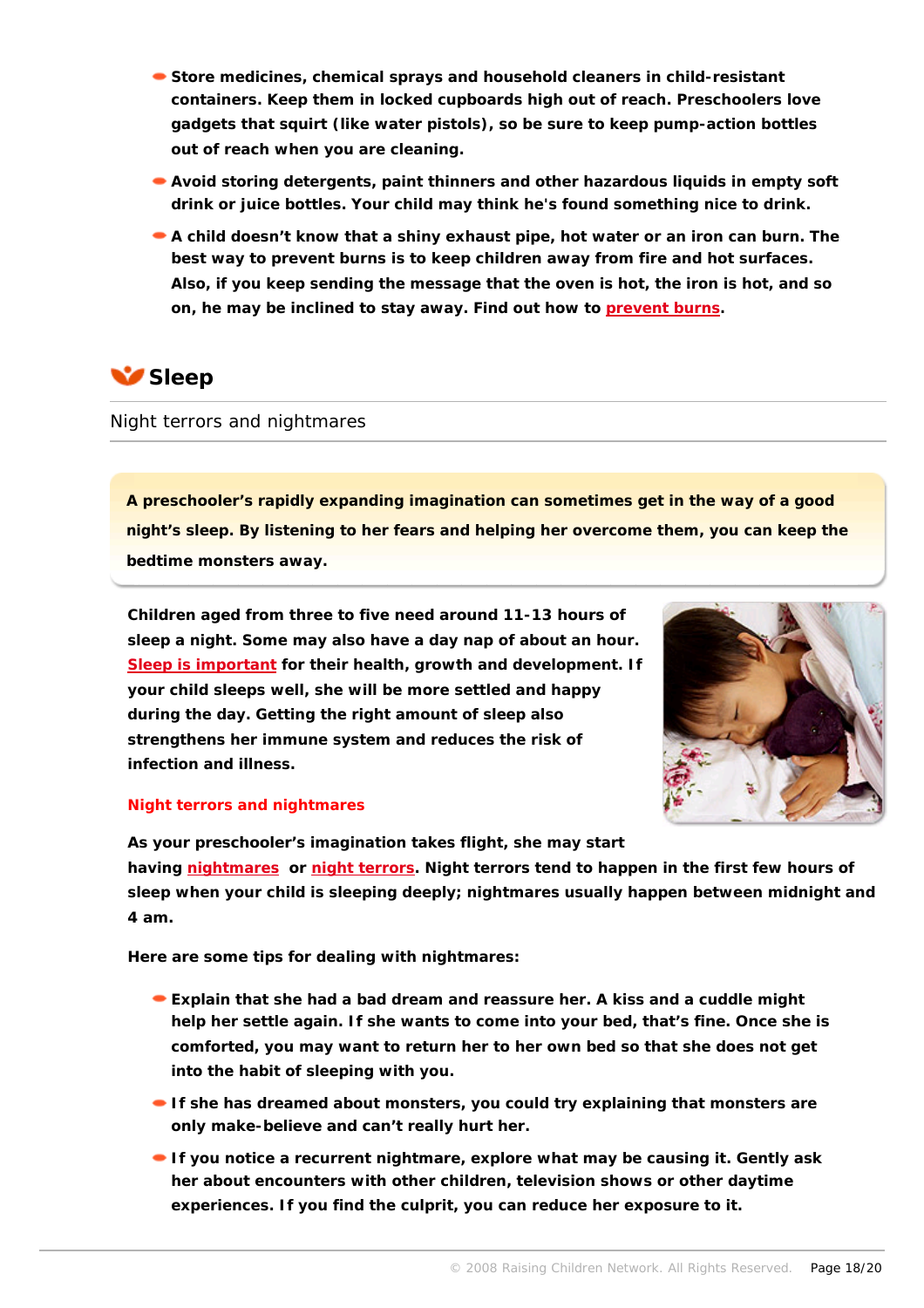**Some children fall deeply asleep very quickly. Others sleep lightly, fidgeting and muttering for up to 20 minutes, before getting into deep sleep. As your preschooler becomes more aware of the world, she may find it harder to settle to sleep. A bedtime routine can help. Most preschoolers are ready for bed around 7 pm, especially if they've had a big day at preschool.** 

**A bedtime routine might look something like this:**

| Time              | Activity                                         |
|-------------------|--------------------------------------------------|
| $6.30 \text{ pm}$ | Brush teeth, go to toilet, night nappy if needed |
| $6.45$ pm         | Quiet time (read a book or tell a story)         |
| pm                | Into bed and kiss goodnight                      |

**Some preschoolers can demand more and more bedtime stories as a delaying tactic. You may want to establish a three-book rule for bedtime, with the promise to read more during the day.** 

**If your child takes a [dummy](javascript:showGlossary(1344);) to bed, you may consider losing it (literally) when she is about three, if you think she is ready. Read about how you can help her [let go of the dummy.](http://raisingchildren.net.au/articles/ditching_the_dummy.html)**

# **Night-time pull-ups**

**Even if your child uses the toilet or potty during the day, it's not time to throw away the nappies just yet. Often, children are between three and four years of age before they are dry at night. Some children don't have dry nights until six or seven.**

**Putting a night-light on and a potty in her room may prompt her to wee there during the night. Let her know that you will help her if she needs it. If not, there's no worry. Most children grow out of night wetting all by themselves.**

### **Getting up after bedtime**

**Your preschooler may go through a stage of calling out from her bed or getting up after you have said goodnight. Try these tips:**

- **Avoid boisterous play before bedtime, as it may make it harder for her to settle.**
- **Establish a consistent, calming [bedtime routine](javascript:showGlossary(3902);).**
- **Make sure her room is cool, quiet and dark.**
- **Before leaving the room, check your child has everything she needs and remind her to stay quietly in bed.**
- **Try not to respond to her calls after you have turned the light out. If you respond, she may try the same thing again next bedtime.**
- **If she gets out of bed, calmly ask her to go back to bed and remind her that you are just in the other room. Repeat this firmly and quietly over and over until she doesn't get up again.**